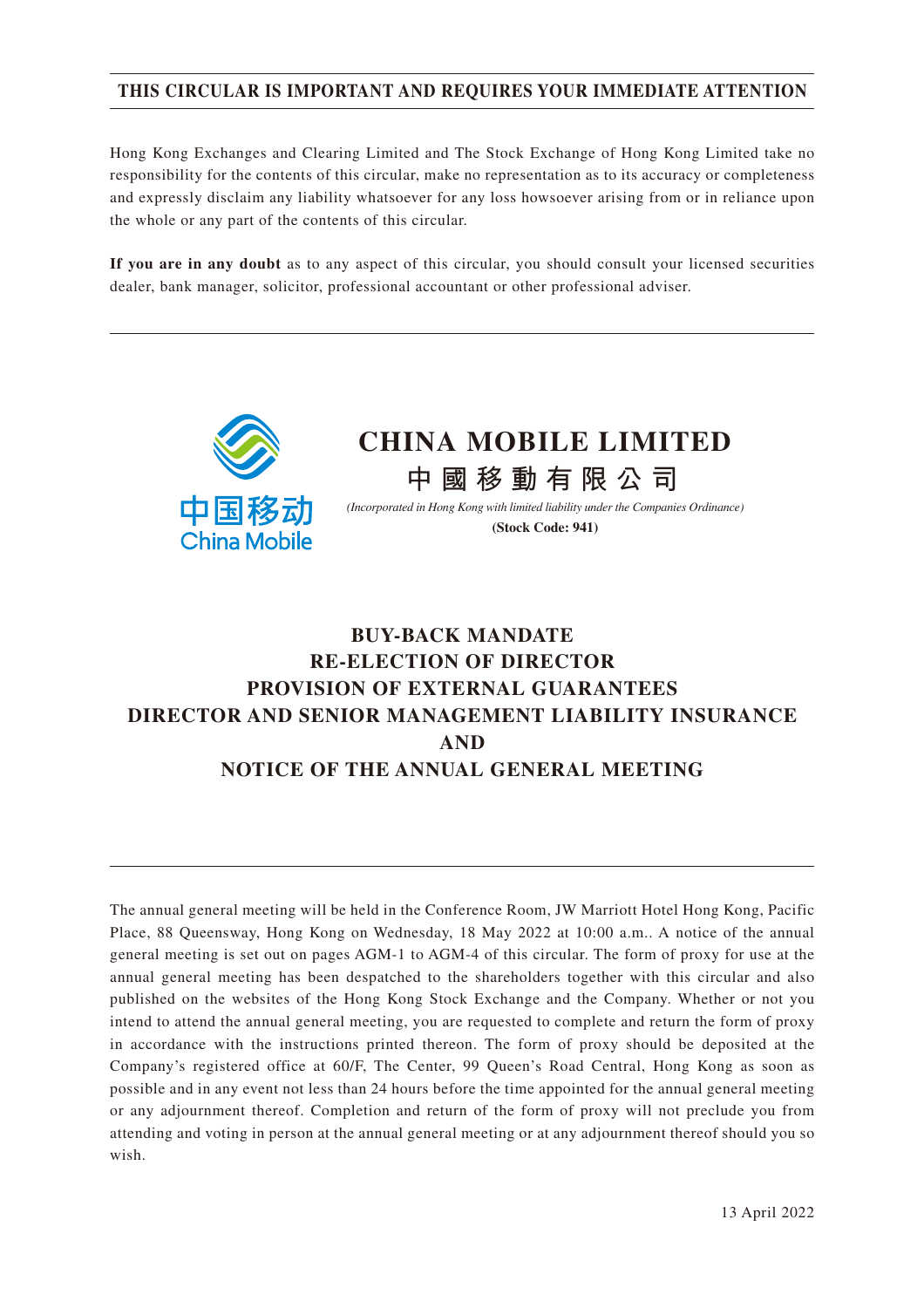

# **中國移動有限公司 CHINA MOBILE LIMITED**

*(Incorporated in Hong Kong with limited liability under the Companies Ordinance)* **(Stock Code: 941)**

*Executive Directors:* YANG Jie *(Chairman)* DONG Xin *(Chief Executive Officer)* WANG Yuhang LI Ronghua *(Chief Financial Officer)*

*Independent Non-executive Directors:* Moses CHENG Mo Chi Paul CHOW Man Yiu Stephen YIU Kin Wah YANG Qiang

*Registered Office:* 60th Floor The Center 99 Queen's Road Central Hong Kong

13 April 2022

*To the Shareholders*

Dear Sir or Madam,

#### **1. BUY-BACK MANDATE**

This section of this circular is the explanatory statement required to be sent by China Mobile Limited (the "**Company**") to shareholders under the Rules Governing the Listing of Securities (the "**Hong Kong Listing Rules**") on The Stock Exchange of Hong Kong Limited (the "**Hong Kong Stock Exchange**") in connection with the proposed ordinary resolution set out in item 6 of the notice of the annual general meeting dated 13 April 2022 (the "**AGM Notice**") for the approval of the renewal of the general mandate for buy-back of shares. This circular also constitutes the memorandum required under section 239 of the Companies Ordinance (Chapter 622 of the Laws of Hong Kong) (the "**Companies Ordinance**"). In this circular, "**Hong Kong Shares**" means shares in the Company listed on the Main Board of the Hong Kong Stock Exchange; "**RMB Shares**" means shares in the Company listed on the Main Board of the Shanghai Stock Exchange; and "**Shares**" means all shares in the capital of the Company, including Hong Kong Shares and RMB Shares.

#### **Modification to Rule 13.36(2)(b) of the Hong Kong Listing Rules in respect of the Company**

As disclosed in the Company's announcement dated 17 May 2021 and circular dated 24 May 2021, in connection with the Company's initial public offering of RMB Shares and listing on the Shanghai Stock Exchange which was completed on 5 January 2022, the Company applied for, and the Hong Kong Stock Exchange granted, a one-off waiver so that there was no need to seek listing on the Hong Kong Stock Exchange of the RMB Shares issued under such initial public offering subject to certain conditions. One of such conditions is that Rule 13.36(2)(b) of the Hong Kong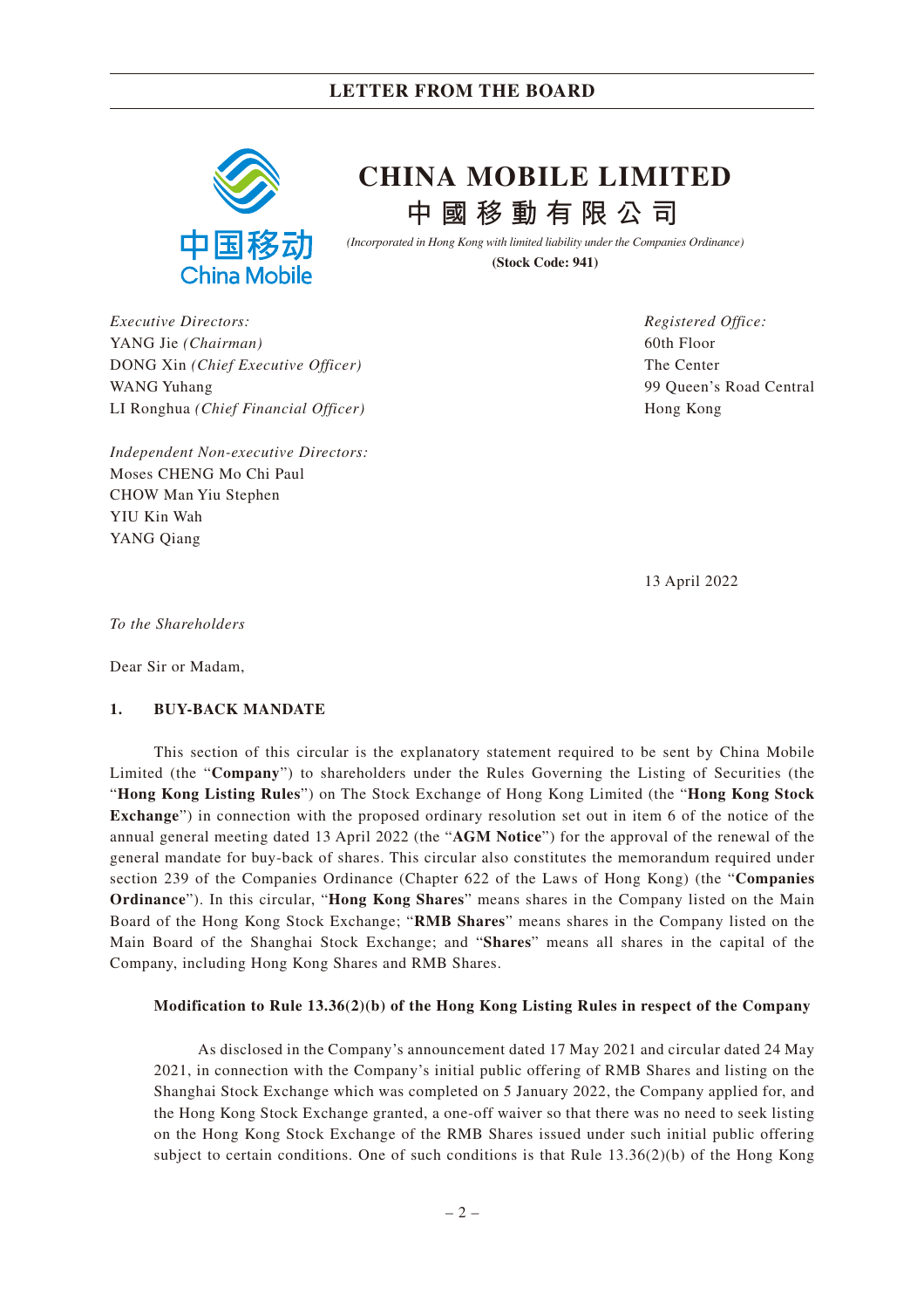Listing Rules is modified in respect of the Company such that all the shareholders can, by ordinary resolution in a general meeting of holders of both Hong Kong Shares and RMB Shares voting as a single class, give a buy-back mandate to the directors of the Company under which the maximum number of Hong Kong Shares bought back by the Company since the granting of such mandate will be 10% of the number of the issued Hong Kong Shares as at the date of the resolution granting the buy-back mandate and the 10% buy-back mandate will be used for buying back Hong Kong Shares only (as opposed to all Shares).

#### **Exercise of the Buy-back Mandate**

The board of directors of the Company (the "**Board**") believes that the flexibility afforded by the mandate granted to it if the ordinary resolution set out in item 6 of the AGM Notice (the "**Buy-back Mandate**") is passed would be beneficial to the Company and its shareholders as a whole.

It is proposed that up to 10 per cent. of the number of issued Hong Kong Shares on the date of the passing of the resolution to approve the Buy-back Mandate may be bought back. As at 29 March 2022 (being the latest practicable date prior to the printing of this circular, the "**Latest Practicable Date**"), 20,460,058,897 Hong Kong Shares were issued. On the basis of such figure, the Board would be authorised to buy back up to 2,046,005,889 Hong Kong Shares during the period up to the date of the next annual general meeting in 2023, or the expiration of the period within which the next annual general meeting of the Company is required by law to be held, or the revocation or variation of the Buy-back Mandate by an ordinary resolution of the shareholders at a general meeting of the Company, whichever of these three events occurs first.

#### **Reasons for Buy-backs**

Buy-backs of Hong Kong Shares will only be made when the Board believes that such a buy-back will benefit the Company and its shareholders. Such buy-backs may, depending on the market conditions and funding arrangements at the time, lead to an enhancement of the net value of the Company and its assets and/or its earnings per Share.

#### **Funding of Buy-backs**

Buy-backs pursuant to the Buy-back Mandate would be financed entirely from the Company's available cash flow or working capital facilities. Any buy-backs will be made out of funds of the Company legally permitted to be utilised in this connection in accordance with its articles of association (the "**Articles of Association**") and the laws of Hong Kong, including distributable profits. Under the Companies Ordinance, a company's distributable profits, in relation to the making of a payment by the company, are those profits out of which the company could lawfully make a distribution equal in value to the payment.

There might be a material adverse impact on the working capital or gearing position of the Company (as compared with the position disclosed in its most recent published audited accounts for the year ended 31 December 2021 dated 23 March 2022) in the event that the Buy-back Mandate is exercised in full. However, the Board does not propose to exercise the Buy-back Mandate to such an extent as would, in the circumstances, have a material adverse effect on the working capital requirements of the Company or the gearing levels which in the opinion of the Board are from time to time appropriate for the Company.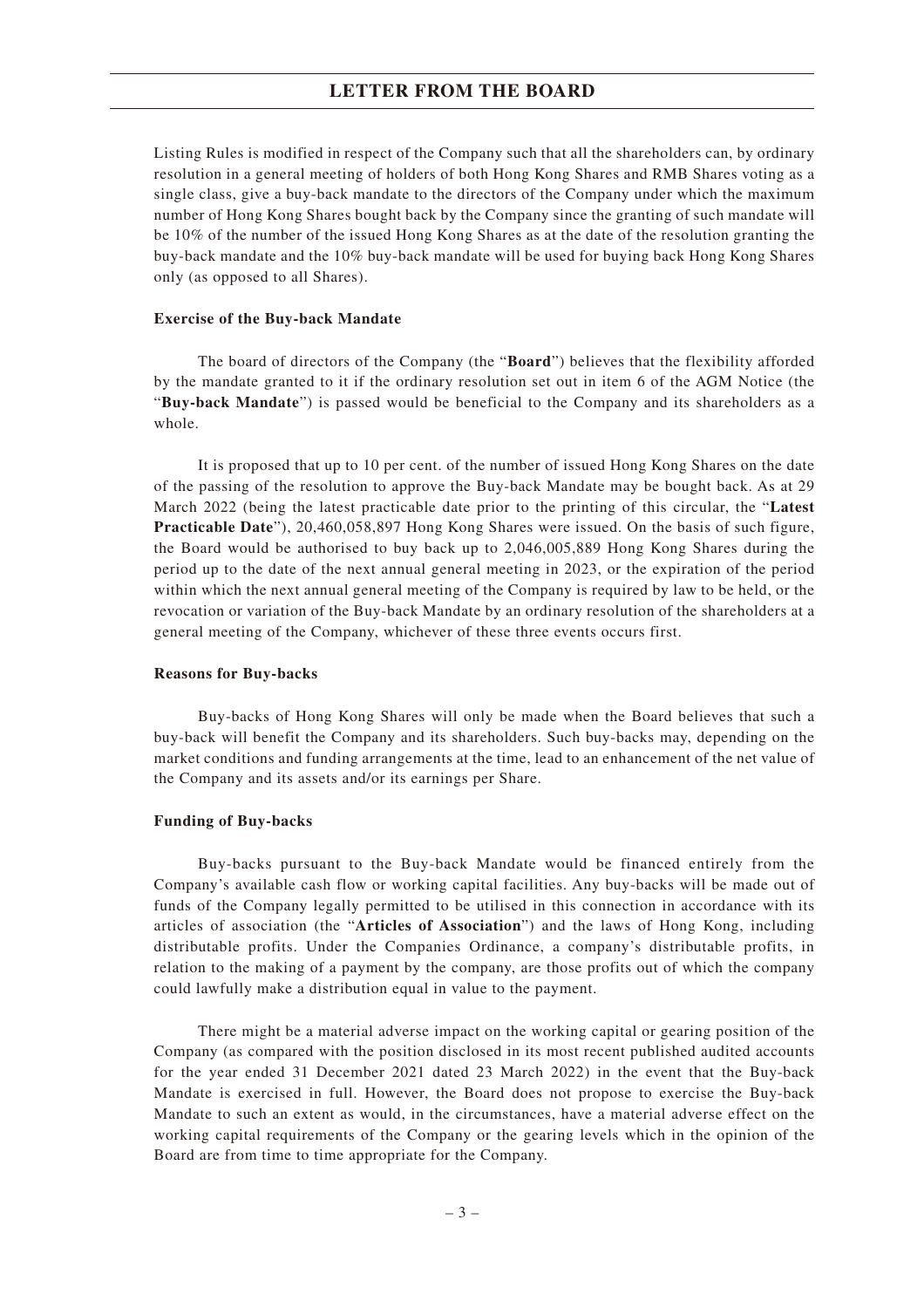#### **Disclosure of Interests**

None of the directors of the Company, and to the best of their knowledge, having made all reasonable enquiries, none of their close associates, have any present intention, if the Buy-back Mandate is approved by the shareholders of the Company, to sell any Hong Kong Shares to the Company or its subsidiaries.

No core connected persons (as defined in the Hong Kong Listing Rules) have notified the Company that they have a present intention to sell Hong Kong Shares to the Company, nor have they undertaken not to do so, if the Buy-back Mandate is approved by the shareholders of the Company.

#### **Directors' Undertaking**

The Board has undertaken to the Hong Kong Stock Exchange that, so far as the same may be applicable, it will exercise the Buy-back Mandate in accordance with the Hong Kong Listing Rules and the applicable laws of Hong Kong.

#### **Share Buy-backs Made by the Company**

The Company bought back a total of 15,424,000 Hong Kong Shares on the Hong Kong Stock Exchange during the six months immediately preceding and including the Latest Practicable Date, details of which are as follows:

|                  | Number of<br><b>Hong Kong</b><br><b>Shares</b> | Price paid per<br><b>Hong Kong Share</b> |        |  |
|------------------|------------------------------------------------|------------------------------------------|--------|--|
| Date of buy-back | bought back                                    | <b>Highest</b>                           | Lowest |  |
|                  |                                                | HK\$                                     | HK\$   |  |
| 10 February 2022 | 7,303,500                                      | 58.15                                    | 56.65  |  |
| 15 February 2022 | 2,329,500                                      | 54.60                                    | 54.25  |  |
| 17 February 2022 | 1,900,000                                      | 54.55                                    | 54.15  |  |
| 18 February 2022 | 3,630,000                                      | 55.00                                    | 54.20  |  |
| 22 February 2022 | 261,000                                        | 55.00                                    | 54.95  |  |
|                  | 15,424,000                                     |                                          |        |  |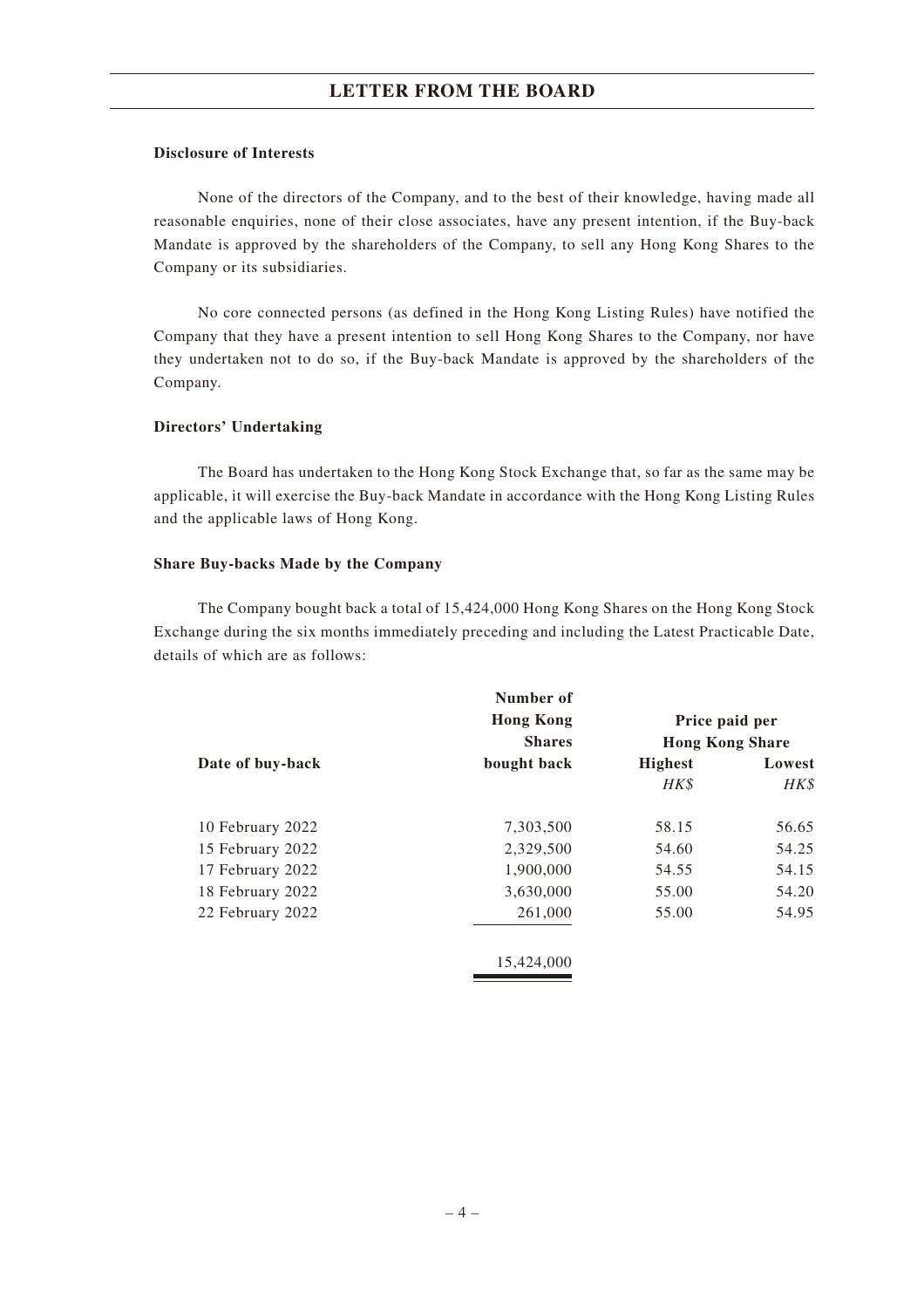Save as disclosed above, no buy-backs of Shares have been made by the Company in the six months immediately preceding and including the Latest Practicable Date (whether on the Hong Kong Stock Exchange or otherwise).

#### **Takeovers Code Consequences**

If as a result of a buy-back of Shares by the Company, a shareholder's proportionate interest in the voting rights of the Company increases, such increase will be treated as an acquisition for the purpose of the Hong Kong Code on Takeovers and Mergers (the "**Takeovers Code**"). As a result, a shareholder, or group of shareholders acting in concert, depending on the level of increase of its or their shareholding, could obtain or consolidate control of the Company and become obliged to make a mandatory offer in accordance with Rule 26 of the Takeovers Code. The Board is aware of the consequences arising under the Takeovers Code of any buy-back.

As at the Latest Practicable Date, the ultimate controlling shareholder of the Company, China Mobile Communications Group Co., Ltd. ("**CMCC**"), was recorded in the registers required to be kept by the Company under section 336 of the Securities and Futures Ordinance (Chapter 571 of the Laws of Hong Kong) (the "**SFO**") as having an interest in 14,916,325,052 Shares (including 26,208,210 RMB Shares directly held by CMCC and 14,890,116,842 Hong Kong Shares held by CMCC through its subsidiary, China Mobile Hong Kong (BVI) Limited), representing approximately 69.82 per cent. of the number of issued Shares of the Company as at that date. In the event that the Buy-back Mandate is exercised in full and assuming that there is no change in the number of Shares held by CMCC, the shareholding of CMCC in the Company will be increased to approximately 77.22 per cent. of the reduced number of issued Shares of the Company immediately after the exercise in full of the Buy-back Mandate. The Board is not aware of any consequences in relation to CMCC which would arise under the Takeovers Code as a result of such Share buy-back by the Company. In addition, in exercising the Buy-back Mandate (whether in full or otherwise), the Board will ensure that the Company shall comply with the requirements of the Hong Kong Listing Rules, including the minimum percentage of Shares being held in public hands.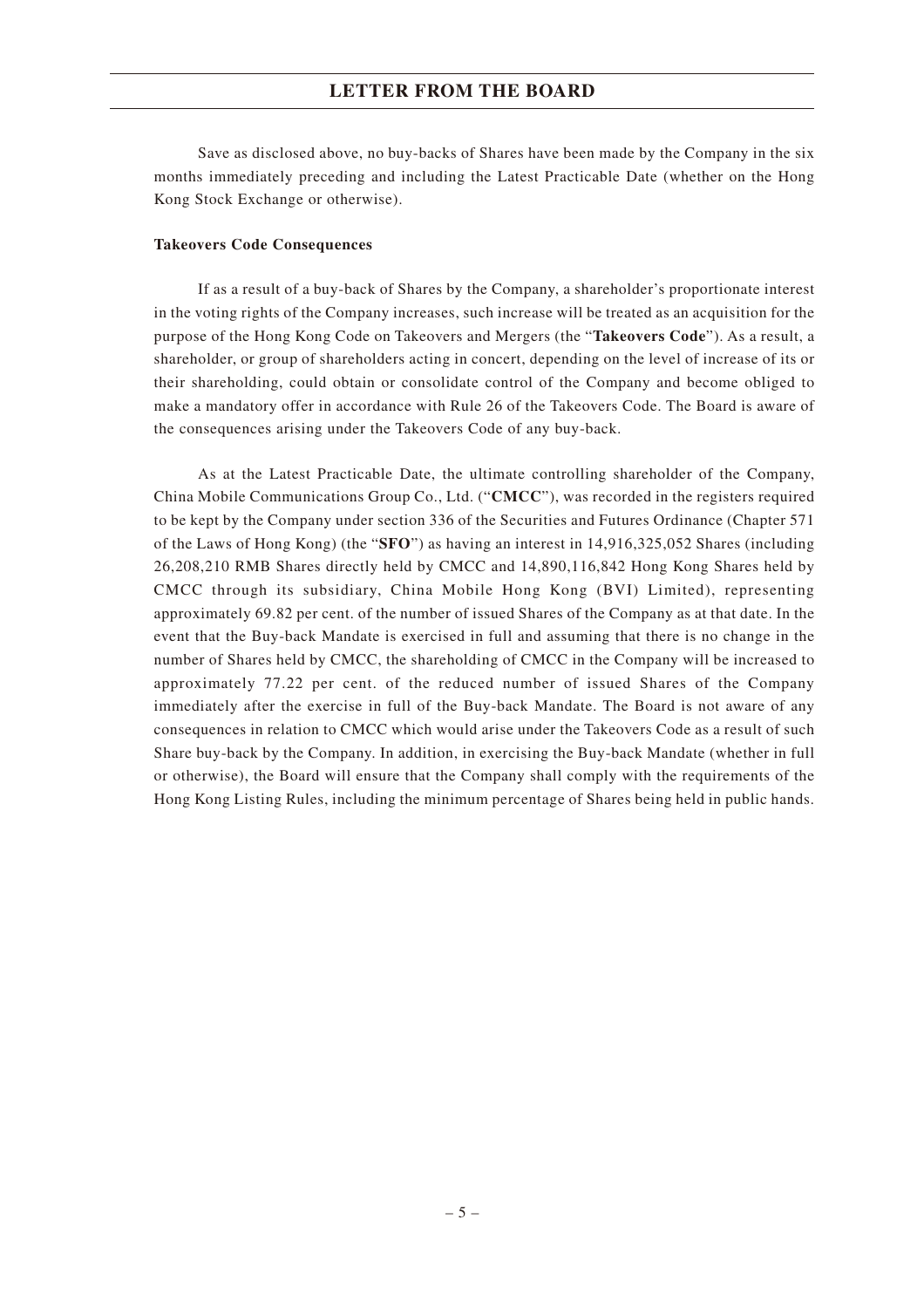#### **Market Prices**

The highest and lowest prices at which the Hong Kong Shares have traded on the Hong Kong Stock Exchange during each of the previous 12 months before the Latest Practicable Date are as follows:

|                                | <b>Traded market price</b> |        |  |
|--------------------------------|----------------------------|--------|--|
|                                | <b>Highest</b>             | Lowest |  |
|                                | HK\$                       | HK\$   |  |
| 2021                           |                            |        |  |
| March                          | 59.20                      | 50.00  |  |
| April                          | 54.05                      | 49.50  |  |
| May                            | 51.15                      | 47.95  |  |
| June                           | 50.05                      | 47.30  |  |
| July                           | 51.10                      | 46.50  |  |
| August                         | 52.95                      | 46.95  |  |
| September                      | 49.95                      | 46.60  |  |
| October                        | 49.50                      | 46.40  |  |
| November                       | 49.30                      | 46.40  |  |
| December                       | 47.90                      | 45.90  |  |
| 2022                           |                            |        |  |
| January                        | 53.80                      | 46.80  |  |
| February                       | 58.65                      | 51.75  |  |
| March (up to and including the |                            |        |  |
| Latest Practicable Date)       | 57.10                      | 47.80  |  |

### **Extension of Share Issue Mandate**

An ordinary resolution as set out in item 8 of the AGM Notice will also be proposed at the annual general meeting authorising the Board to increase the maximum number of new Hong Kong Shares which may be issued under the general mandate for the issuance and allotment of Hong Kong Shares by adding to it the number of any Hong Kong Shares bought back pursuant to the Buy-back Mandate.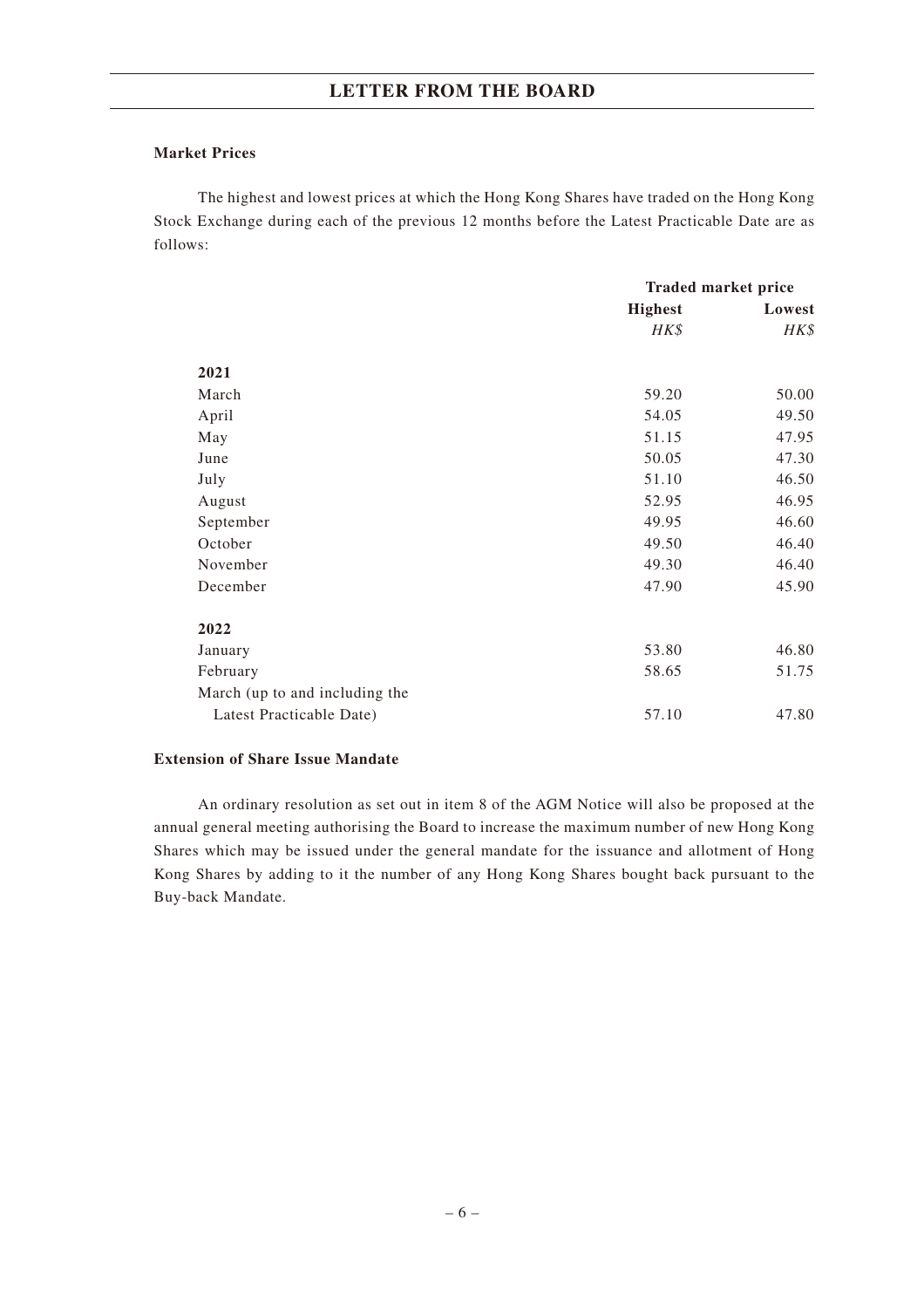### **2. RE-ELECTION OF DIRECTOR**

Pursuant to Article 109 of the Articles of Association, Mr. WANG Yuhang will retire by rotation at the forthcoming annual general meeting of the Company and, being eligible, offer himself for re-election. Besides, Dr. Moses CHENG Mo Chi and Mr. Paul CHOW Man Yiu will also retire by rotation at the forthcoming annual general meeting of the Company. Dr. Moses CHENG Mo Chi will not offer himself for re-election as he would like to devote more time to other businesses. Mr. Paul CHOW Man Yiu will also not offer himself for re-election by reason of age. Each of Dr. Moses CHENG Mo Chi and Mr. Paul CHOW Man Yiu has confirmed that there is no disagreement with the Board and there is no matter relating to his retirement that needs to be brought to the attention of the shareholders of the Company. The Company is actively identifying suitable candidates for new independent non-executive director(s), and will make relevant announcement(s) in due course.

The biography of Mr. WANG Yuhang is set out in Appendix I to this circular. Except as disclosed in his biography, Mr. WANG Yuhang has not held any other directorships in any listed public companies in the last three years. Further, except as noted in his biography, Mr. WANG Yuhang is not connected with any directors, senior management or substantial or controlling shareholders of the Company. Mr. WANG Yuhang does not have any interests in the shares of the Company within the meaning of Part XV of the SFO.

The service contract of Mr. WANG Yuhang does not provide for a specified length of service and Mr. WANG Yuhang will be subject to retirement by rotation and re-election at annual general meetings of the Company every three years. Mr. WANG Yuhang is entitled to an annual director's fee of HK\$180,000 as proposed by the Board and approved by the shareholders of the Company. Director's fees are payable on a time pro-rata basis for any non-full year's service. Mr. WANG Yuhang has voluntarily waived his annual director's fees. The remuneration of Mr. WANG Yuhang has been determined with reference to his duties, responsibilities and experience, and to prevailing market conditions.

Mr. WANG Yuhang does not have an unexpired service contract which is not determinable by the Company or any of its subsidiaries within one year without payment of compensation, other than under normal statutory obligations.

Save as disclosed above, there are no other matters relating to the re-election of Mr. WANG Yuhang that need to be brought to the attention of the shareholders of the Company nor is there any information to be disclosed pursuant to any of the requirements of Rule 13.51(2) of the Hong Kong Listing Rules.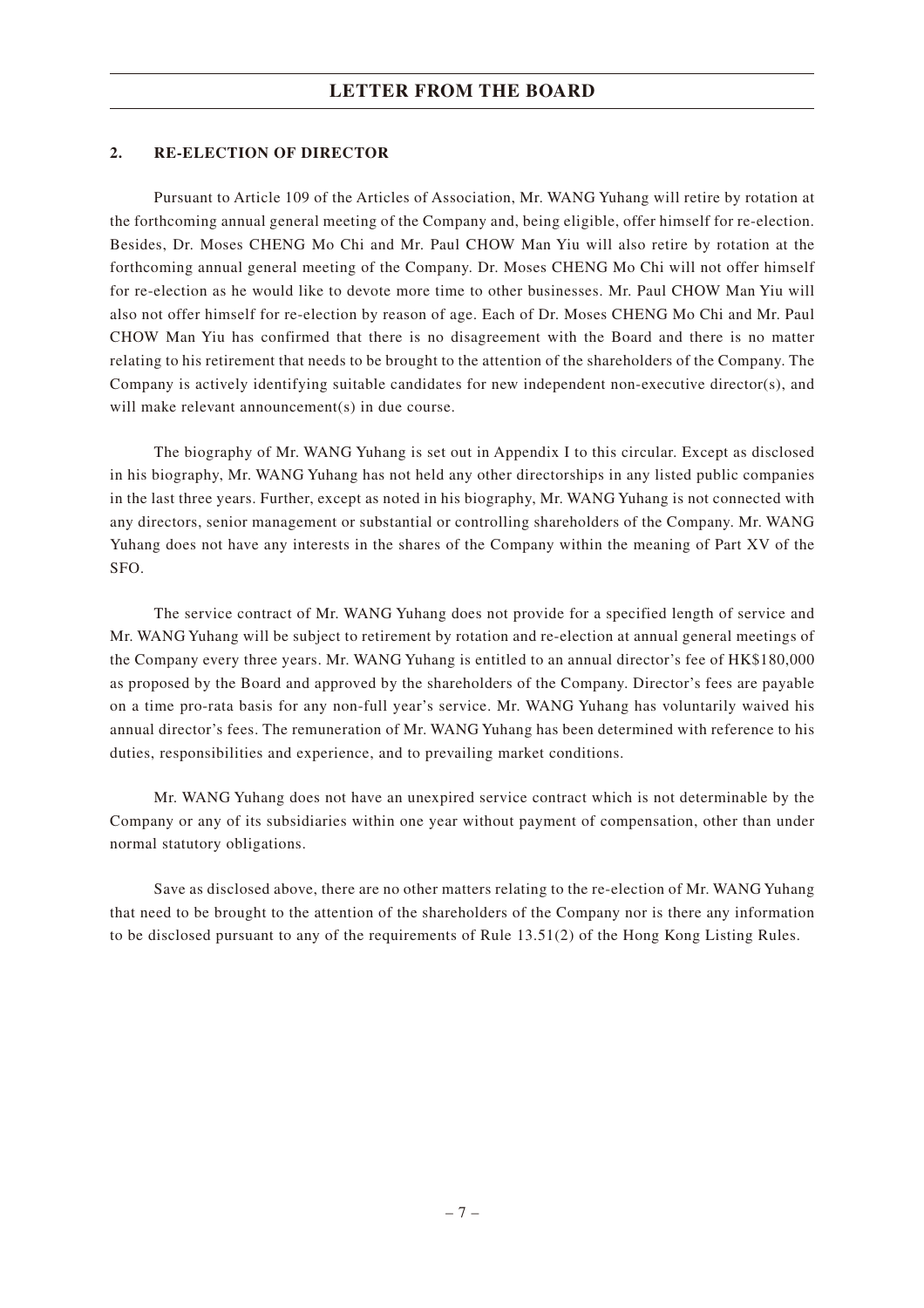#### **3. PROVISION OF EXTERNAL GUARANTEES**

An ordinary resolution will be proposed at the annual general meeting to approve the Company's external guarantees plan for 2022.

#### **Summary of the Guarantees**

To meet daily operational and production needs, the Company proposes to provide new guarantee facilities to China Mobile International Limited ("**China Mobile International**"), a subsidiary of the Company, with an aggregate amount of no more than US\$172 million in 2022; and China Mobile Group Finance Co., Ltd. ("**China Mobile Finance**") and China Mobile International, subsidiaries of the Company, propose to provide new guarantee facilities to subsidiaries of the Company with an amount of no more than RMB861 million (or its equivalent in foreign currencies) in 2022. Details are as follows:

| Guarantor                                                                                                  | <b>Type</b>                                                                     | Guaranteed party(ies)                                                                                                                                                                                                                                                                                                                                                                                                                                                                                                                     | Amount of<br>guarantee |
|------------------------------------------------------------------------------------------------------------|---------------------------------------------------------------------------------|-------------------------------------------------------------------------------------------------------------------------------------------------------------------------------------------------------------------------------------------------------------------------------------------------------------------------------------------------------------------------------------------------------------------------------------------------------------------------------------------------------------------------------------------|------------------------|
| The Company                                                                                                | Liabilities-to-assets<br>ratio of the<br>guaranteed party did<br>not exceed 70% | China Mobile International                                                                                                                                                                                                                                                                                                                                                                                                                                                                                                                | US\$172 million        |
| China Mobile Finance<br>Liabilities-to-assets<br>ratios of the<br>guaranteed parties did<br>not exceed 70% |                                                                                 | Subsidiaries of the Company<br>including China Mobile Group<br>Hubei Co., Ltd., China Mobile<br>Group Hunan Co., Ltd., China<br>Mobile Group Hebei Co., Ltd.,<br>China Mobile Group Jiangxi Co.,<br>Ltd., China Mobile Group Yunnan<br>Co., Ltd., China Mobile Group<br>Shanxi Co., Ltd., China Mobile<br>Group Anhui Co., Ltd., China<br>Mobile Group Shanghai Co., Ltd.,<br>China Mobile Group Design<br>Institute Co., Ltd., China Mobile<br>(Hangzhou) Information<br>Technology Co., Ltd. and China<br>Mobile Group Device Co., Ltd. | RMB650 million         |
|                                                                                                            | Liabilities-to-assets<br>ratios of the<br>guaranteed parties<br>exceeded 70%    | Subsidiaries of the Company<br>including China Mobile Group<br>Ningxia Co., Ltd.                                                                                                                                                                                                                                                                                                                                                                                                                                                          | RMB150 million         |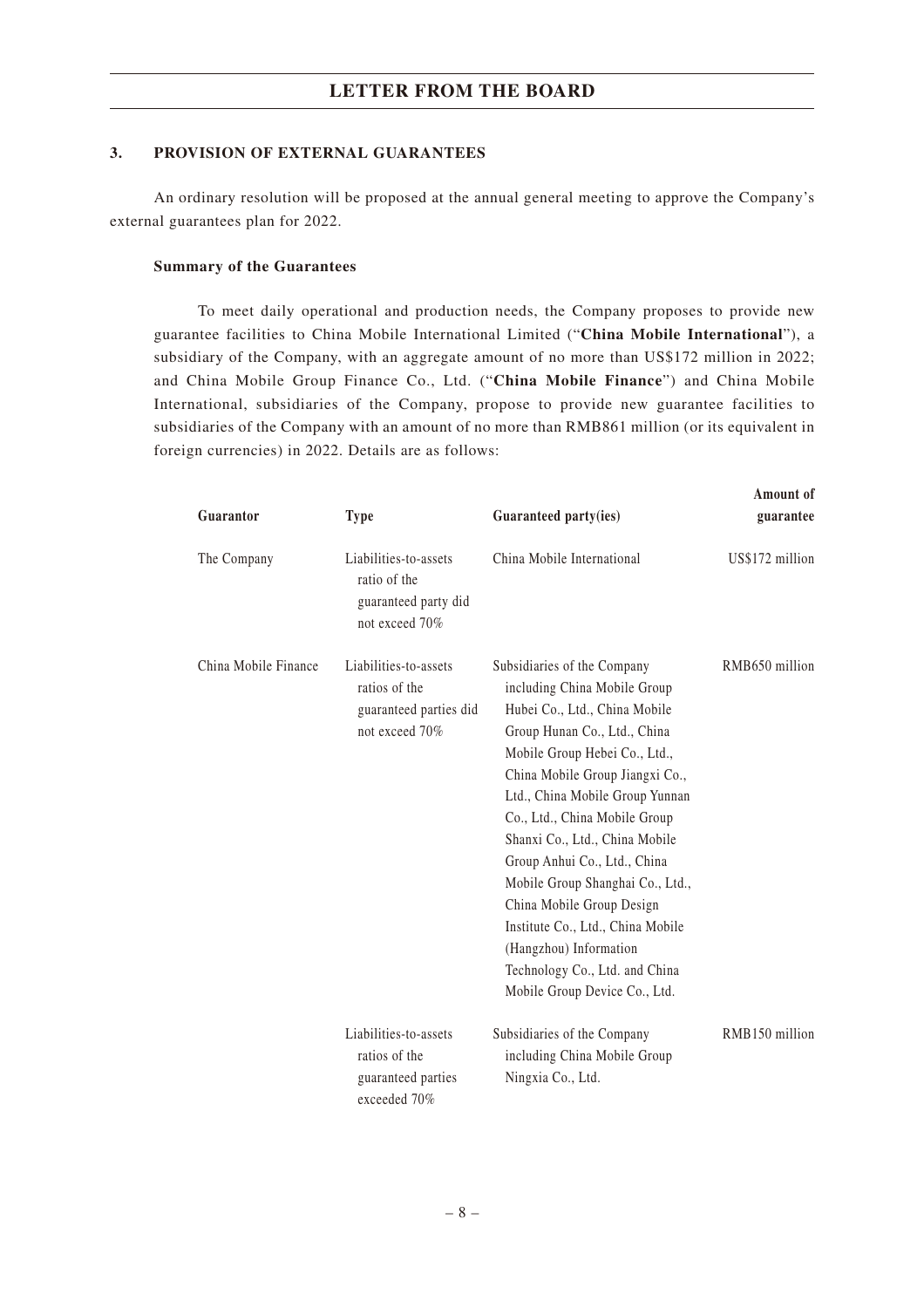| Guarantor                     | <b>Type</b>                                                                        | Guaranteed party(ies)                                                 | Amount of<br>guarantee |
|-------------------------------|------------------------------------------------------------------------------------|-----------------------------------------------------------------------|------------------------|
| China Mobile<br>International | Liabilities-to-assets<br>ratios of the<br>guaranteed parties did<br>not exceed 70% | Subsidiaries and fellow subsidiaries<br>of China Mobile International | RMB13 million          |
|                               | Liabilities-to-assets<br>ratios of the<br>guaranteed parties<br>exceeded 70%       | Subsidiaries and fellow subsidiaries<br>of China Mobile International | RMB48 million          |

Pursuant to the relevant requirements under the Articles of Association and of the Shanghai Stock Exchange, China Mobile Finance and China Mobile International had complied with their respective internal decision-making processes in connection with the provision of new guarantee facilities by China Mobile Finance and China Mobile International to guaranteed parties whose liabilities-to-assets ratios did not exceed 70%; the Board had approved the provision of new guarantee facilities by the Company to the guaranteed party whose liabilities-to-assets ratio did not exceed 70%, which is not subject to approval at a general meeting; and the Board had approved the provision of new guarantee facilities by China Mobile Finance and China Mobile International to guaranteed parties whose liabilities-to-assets ratio exceeded 70%, which is subject to approval at a general meeting.

The said new guarantee facilities shall remain valid up to the next annual general meeting in 2023.

#### **General Information of Major Guaranteed Parties**

General information of major guaranteed parties is set out in Appendix II to this circular.

#### **Principal Terms of the Guarantees**

Guarantees proposed to be provided by the Company and its subsidiaries to the said guaranteed parties are non-financial guarantees. Specific guaranteed party(ies), guaranteed amounts per transaction, duration of guarantees and other related matters are subject to guarantee agreements to be entered into. The Company will review and approve guarantees strictly in accordance with relevant requirements under relevant laws, regulations and policies, and strictly control the Company's risk exposure under the guarantees.

#### **Opinion of the Board**

The Company's external guarantees plan for 2022 had been approved by the Board. The Company's independent non-executive directors expressed their independent opinion of approval of the relevant resolution.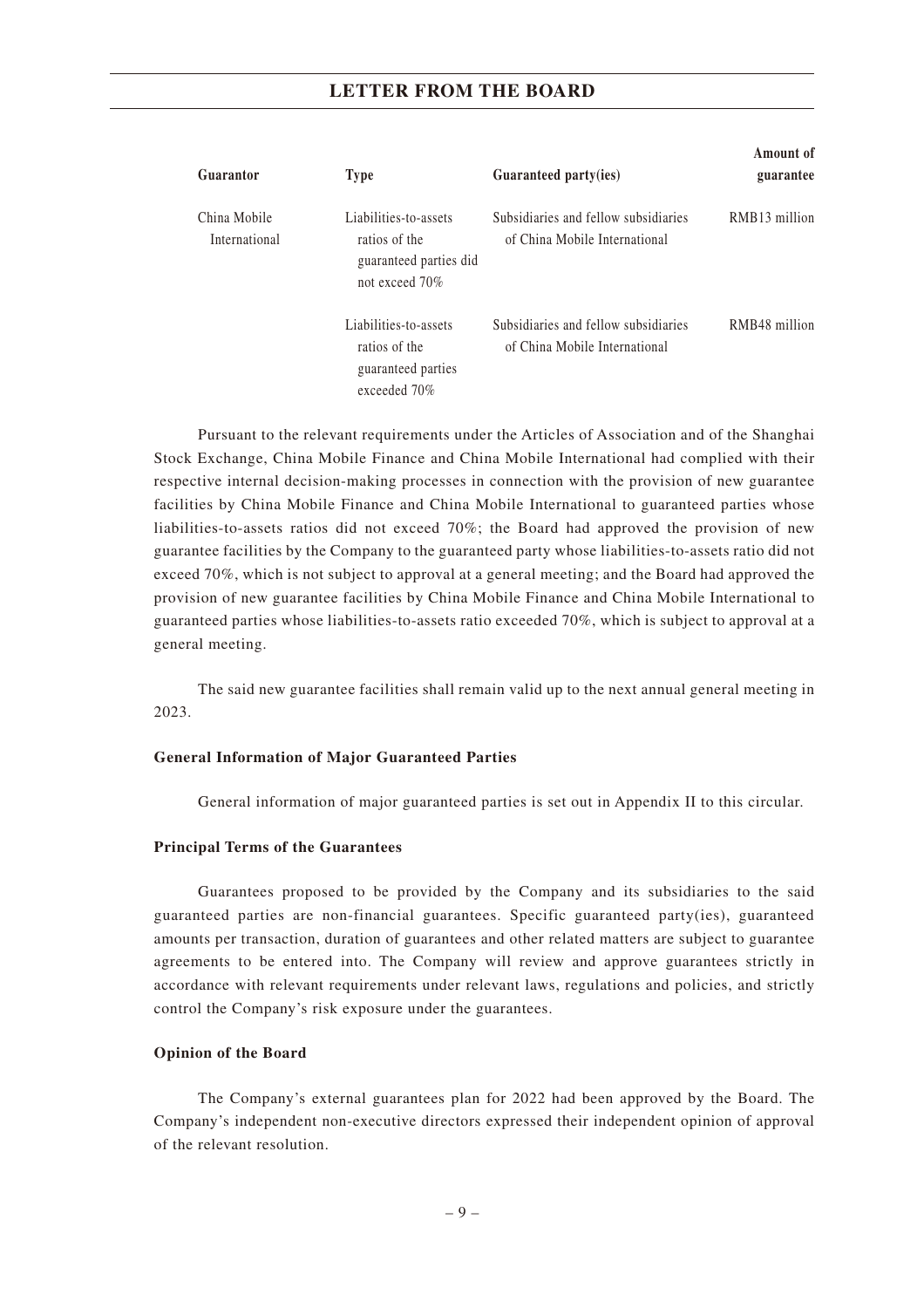#### **Accumulated Amount of External Guarantees and Overdue Guarantees**

As at 31 December 2021, the Company and its subsidiaries had not provided any external guarantees; China Mobile Finance provided non-financial letters of guarantee to other subsidiaries of the Company with a balance of RMB110 million and China Mobile International provided non-financial letters of guarantee to its subsidiaries with a balance of RMB10 million, together representing 0.011% of the Company's net assets shown in its latest audited financial statements. There were no overdue guarantees.

### **4. DIRECTOR AND SENIOR MANAGEMENT LIABILITY INSURANCE**

An ordinary resolution will be proposed at the annual general meeting to approve the dealing in matters related to liability insurance for the Company's directors and senior management.

To protect the rights and interests of the Company and investors, to further enhance the Company's risk management system, to reduce the Company's operational risks, and to facilitate due exercise of powers and performance of duties by the Company's directors and senior management, the Board has proposed to purchase liability insurance for the Company's directors, senior management and other relevant parties, with a coverage of no more than US\$50 million and a premium of US\$461,903 (plus Hong Kong Insurance Authority premium levy of US\$288.45) per annum, for a term of one year (subject to annual renewal or reinstatement thereafter).

It is proposed to be approved by the shareholders of the Company for the management of the Company to deal with matters relating to, among other things, director and senior management liability insurance (including but not limited to determining the insured persons, insurance company, coverage, total premium and other terms, depending on market conditions; selecting and engaging insurance brokers or other intermediaries; signing relevant legal documents and dealing with other related matters) as well as renewal or reinstatement upon or prior to the expiry of such liability insurance contract hereafter within the scope of approval as described above.

#### **5. WORK REPORT OF THE INDEPENDENT NON-EXECUTIVE DIRECTORS**

The work report of the independent non-executive directors for the year ended 31 December 2021 will be received at the annual general meeting. For the full text of the report, please refer to the 2021 Work Report of the Independent Non-executive Directors of China Mobile Limited published in Chinese only on the websites of the Shanghai Stock Exchange (www.sse.com.cn), the Hong Kong Stock Exchange (www.hkexnews.hk) and the Company (www.chinamobileltd.com) on 23 March 2022.

> Yours faithfully **Wong Wai Lan, Grace** *Company Secretary*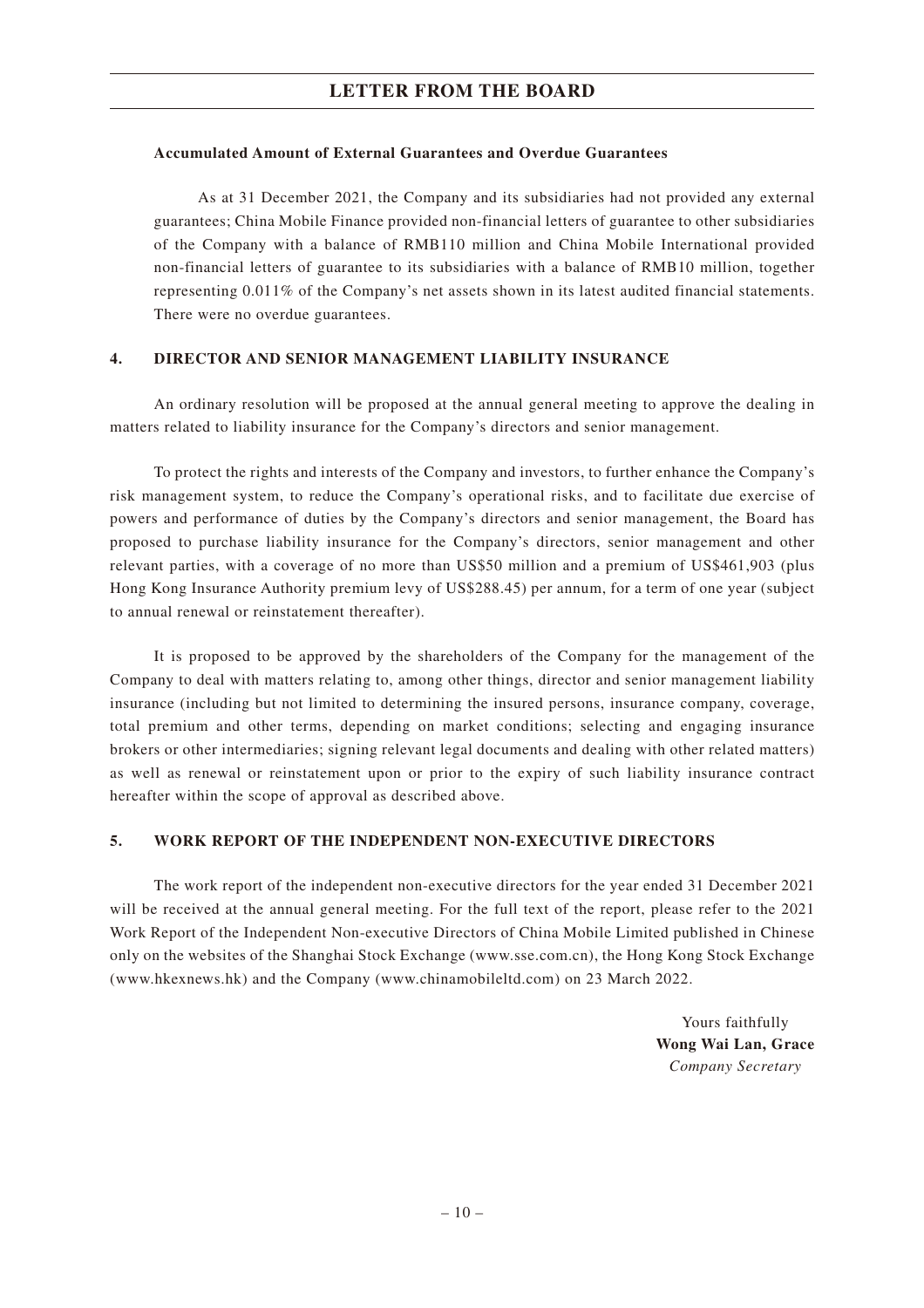#### **MR. WANG YUHANG**

Age 60, Executive Director of the Company, joined the Board of Directors of the Company in October 2019, principally in charge of human resources and inspection matters. He is also a Director of CMCC and China Mobile Communication Co., Ltd. Mr. Wang formerly served as a deputy general manager of Development Department, general manager of Supervision Department, deputy director of Supervision and Inspection Office, the chief director of Legal Center, general manager of Human Resources Department and executive vice president of China Ocean Shipping (Group) Company; a vice president of COSCO Americas Inc.; the general manager of COSCO Shipbuilding Industry Company; the general manager of COSCO Shipyard Group Co., Ltd. as well as the executive vice president of China COSCO SHIPPING Corporation Limited. Over the past three years, Mr. Wang had served as a non-executive director and vice chairman of China International Marine Containers (Group) Co., Ltd. (listed in Hong Kong and Shenzhen), a non-independent and non-executive director and the chairman of COSCO SHIPPING International (Singapore) Co., Ltd. (listed in Singapore), a non-executive director of COSCO SHIPPING Holdings Co., Ltd. (listed in Hong Kong and Shanghai), and an executive director and the chairman of COSCO SHIPPING International (Hong Kong) Co., Ltd. (listed in Hong Kong). Mr. Wang graduated from Dalian Maritime College in 1983 with a major in marine engineering management. He is a senior engineer with many years of experience in the shipping industry and in human resources and corporate management.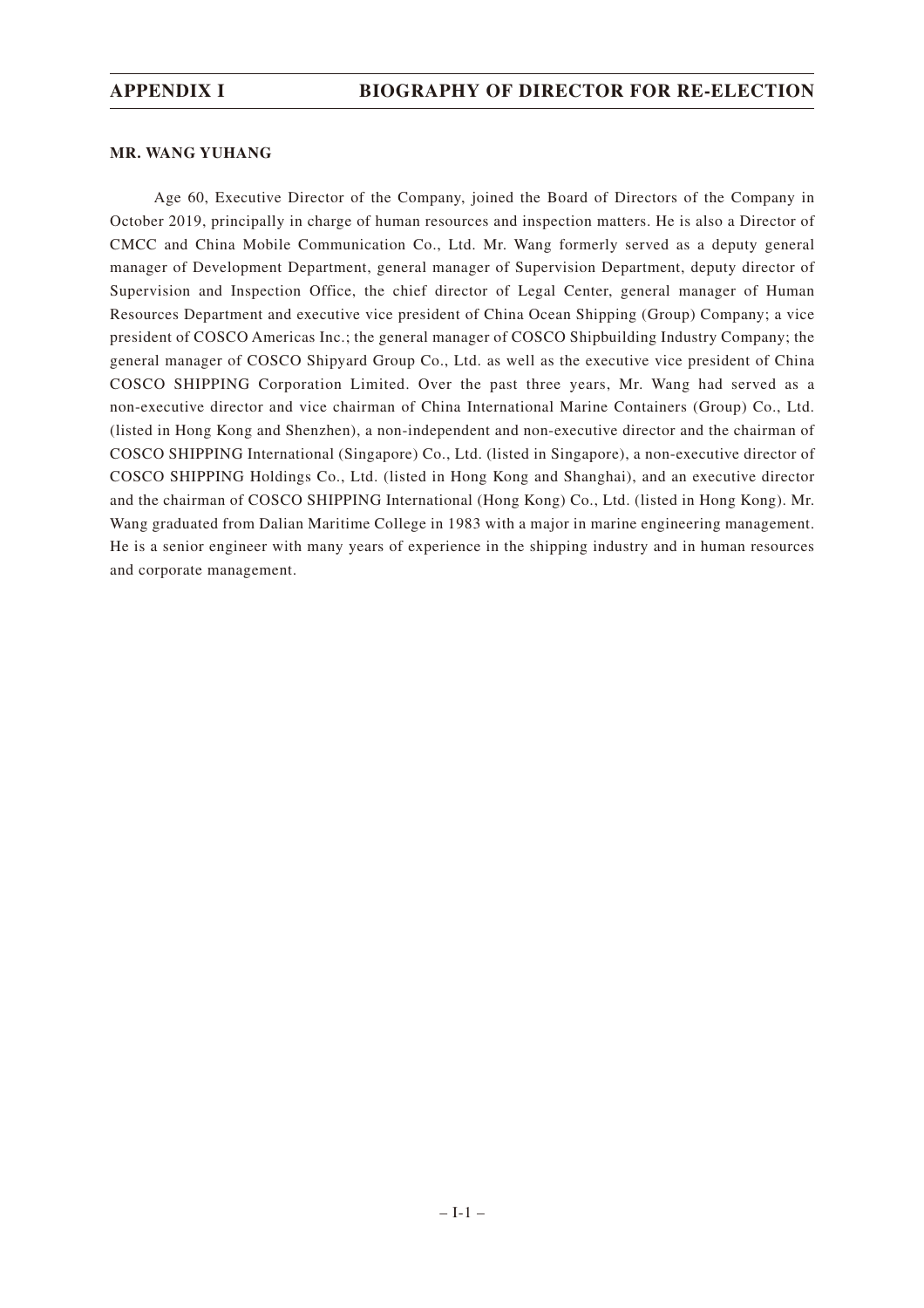### **APPENDIX II GENERAL INFORMATION OF MAJOR GUARANTEED PARTIES**

### **As of 31 December 2021 or for the Year Ended 31 December 2021**

*(Expressed in millions of RMB)*

| Name of company                                                       | Place of<br>incorporation/<br>establishment and<br>operation | Principal activity                                                                                     | Total<br>assets | Total<br>liabilities borrowings | <b>Bank</b>      | Current<br>liabilities | assets | Net Operating<br>revenue | profit/<br>$(\text{loss})$ | Net Liabilities-<br>to-assets<br>ratio | Material or<br>contingent<br>matters that<br>may affect the<br>guaranteed<br>party's ability<br>to repay debts |
|-----------------------------------------------------------------------|--------------------------------------------------------------|--------------------------------------------------------------------------------------------------------|-----------------|---------------------------------|------------------|------------------------|--------|--------------------------|----------------------------|----------------------------------------|----------------------------------------------------------------------------------------------------------------|
| China Mobile International<br>Limited                                 | Hong Kong, China                                             | Provision of voice and<br>roaming clearance<br>services, internet services<br>and value-added services | 18,961          | 4,774                           | $\boldsymbol{0}$ | 3,690                  | 14,187 | 14,267                   | 1,194                      | 25.2%                                  | None                                                                                                           |
| China Mobile Group Hubei<br>Co., Ltd.                                 | Hubei, China                                                 | Telecommunications operator                                                                            | 41,794          | 11,521                          | $\boldsymbol{0}$ | 10,467                 | 30,273 | 24,996                   | 4,934                      | 27.6%                                  | None                                                                                                           |
| China Mobile Group Hunan<br>Co., Ltd.                                 | Hunan, China                                                 | Telecommunications operator                                                                            | 43,906          | 15,369                          | $\boldsymbol{0}$ | 13,562                 | 28,537 | 25,103                   | 3,010                      | 35.0%                                  | None                                                                                                           |
| China Mobile Group Hebei<br>Co., Ltd.                                 | Hebei, China                                                 | Telecommunications operator                                                                            | 47,828          | 17.062                          | $\boldsymbol{0}$ | 16.116                 | 30,766 | 24,514                   | 2,248                      | 35.7%                                  | None                                                                                                           |
| China Mobile Group Jiangxi<br>Co., Ltd.                               | Jiangxi, China                                               | Telecommunications operator                                                                            | 35,986          | 16,370                          | $\boldsymbol{0}$ | 15,907                 | 19,616 | 21,639                   | 3,670                      | 45.5%                                  | None                                                                                                           |
| China Mobile Group Yunnan<br>Co., Ltd.                                | Yunnan, China                                                | Telecommunications operator                                                                            | 51,926          | 22,707                          | $\mathbf{0}$     | 21.195                 | 29.219 | 29.440                   | 5,605                      | 43.7%                                  | None                                                                                                           |
| China Mobile Group<br>Ningxia Co., Ltd.                               | Ningxia, China                                               | Telecommunications operator                                                                            | 6,614           | 5,956                           | $\boldsymbol{0}$ | 5,667                  | 658    | 3,275                    | (595)                      | 90.1%                                  | None                                                                                                           |
| China Mobile Group Shanxi<br>Co., Ltd.                                | Shanxi, China                                                | Telecommunications operator                                                                            | 24,725          | 10,597                          | $\boldsymbol{0}$ | 9,785                  | 14,128 | 14,239                   | 502                        | 42.9%                                  | None                                                                                                           |
| China Mobile Group Anhui<br>Co., Ltd.                                 | Anhui, China                                                 | Telecommunications operator                                                                            | 41,928          | 12,945                          | $\boldsymbol{0}$ | 11,591                 | 28,983 | 25,081                   | 4,208                      | 30.9%                                  | None                                                                                                           |
| China Mobile Group<br>Shanghai Co., Ltd.                              | Shanghai, China                                              | Telecommunications operator                                                                            | 44,428          | 17,160                          | $\boldsymbol{0}$ | 14,713                 | 27,268 | 21,692                   | 2,285                      | 38.6%                                  | None                                                                                                           |
| China Mobile Group Design<br>Institute Co., Ltd.                      | Beijing, China                                               | Provision of<br>telecommunications<br>network planning design<br>and consulting services               | 15,144          | 4,568                           | $\boldsymbol{0}$ | 4,399                  | 10,576 | 6,814                    | 1,605                      | 30.2%                                  | None                                                                                                           |
| China Mobile (Hangzhou)<br><b>Information Technology</b><br>Co., Ltd. | Hangzhou, China                                              | Provision of family<br>information products,<br>technology research and<br>development services        | 3,579           | 1,787                           | $\bf{0}$         | 1,786                  | 1.792  | 4.018                    | 184                        | 49.9%                                  | None                                                                                                           |
| China Mobile Group Device<br>Co., Ltd.                                | Beijing, China                                               | Provision of electronic<br>communication products<br>design services and sale of<br>related products   | 18,762          | 10,479                          | $\theta$         | 10.418                 | 8,283  | 77,430                   | 205                        | 55.9%                                  | None                                                                                                           |

*Note:* Financial information above was extracted from consolidated financial statements (if available) prepared in accordance with the Chinese Accounting Standards for Business Enterprises. Financial information of major guaranteed parties that were incorporated in the mainland of China was audited by KPMG Huazhen LLP.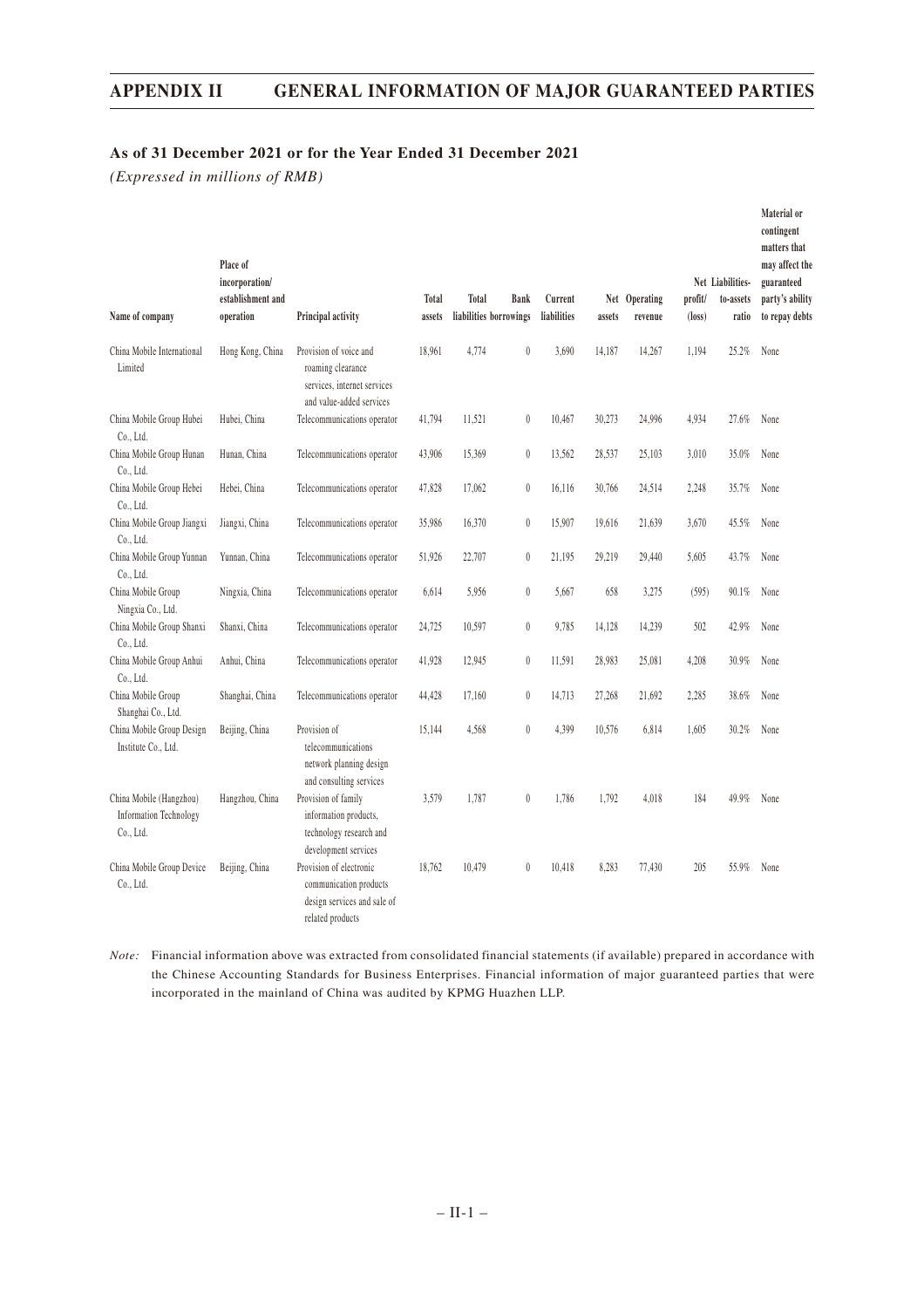

**Notice is hereby given** that the Annual General Meeting of China Mobile Limited (the "**Company**") will be held in the Conference Room, JW Marriott Hotel Hong Kong, Pacific Place, 88 Queensway, Hong Kong on Wednesday, 18 May 2022 at 10:00 a.m. for the following purposes. Unless otherwise indicated, capitalised terms used in this notice shall have the same meanings as ascribed to them in the circular dated 13 April 2022 issued by the Company (the "**Circular**").

#### **ORDINARY RESOLUTIONS**

- 1. To consider and approve the Company's audited consolidated financial statements and the Report of the Auditors prepared in accordance with the Companies Ordinance, and the 2021 annual report published on the Shanghai Stock Exchange (including the Company's audited consolidated financial statements and the Report of the Auditors) for the year ended 31 December 2021.
- 2. To consider and approve the Report of the Directors of the Company for the year ended 31 December 2021.
- 3. To consider and approve the profit distribution plan of the Company and declare a final dividend for the year ended 31 December 2021.
- 4. To re-elect an executive director.
- 5. To re-appoint KPMG and KPMG Huazhen LLP as the auditors of the Group, and to authorize the Board to fix their remuneration.
- 6. To give a general mandate to the Board to buy back Hong Kong Shares not exceeding 10% of the number of issued Hong Kong Shares:

#### "**THAT**:

(a) subject to paragraph (b) below, the exercise by the Board during the Relevant Period (as defined below) of all the powers of the Company to buy back Hong Kong Shares be and is hereby generally and unconditionally approved;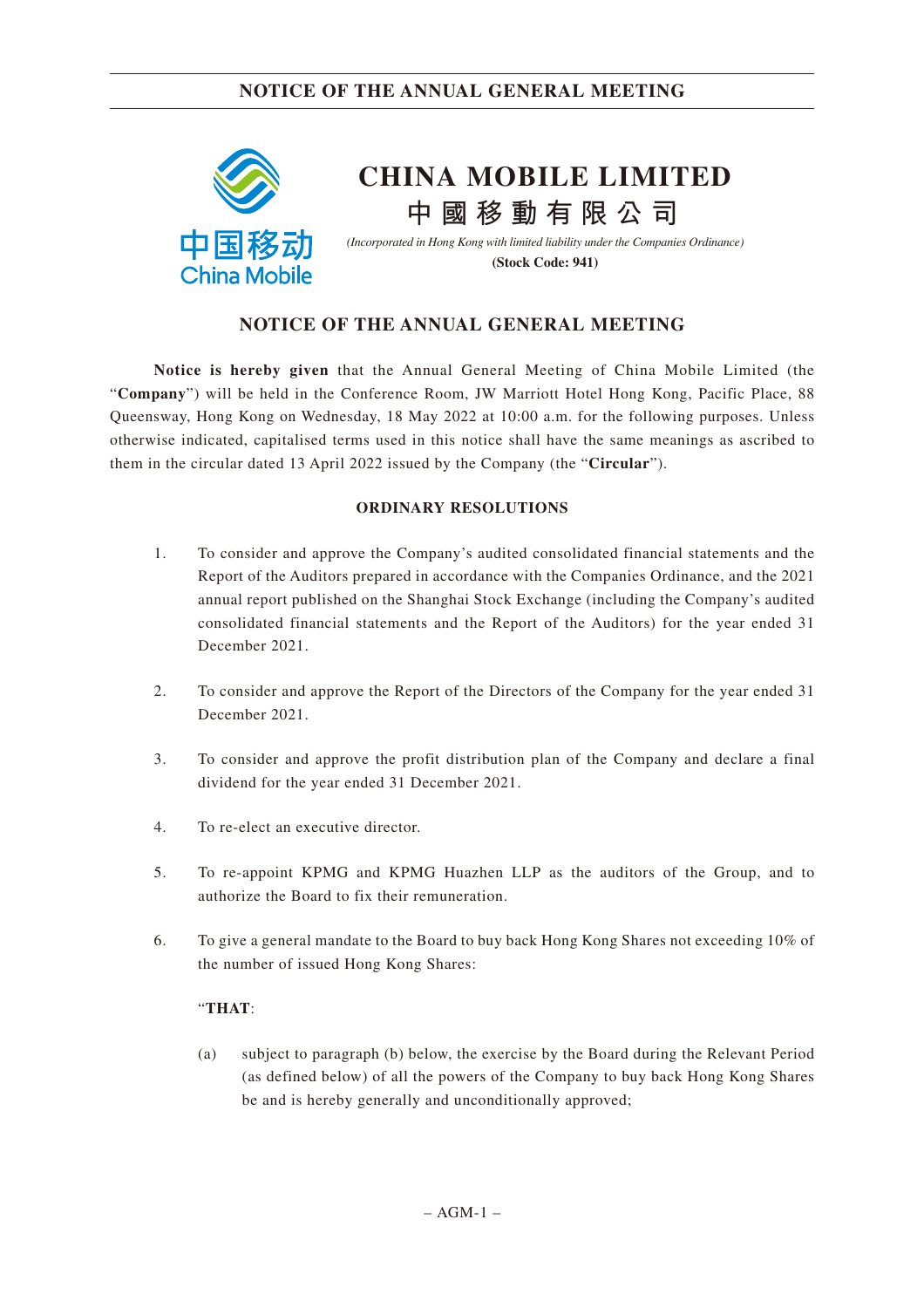- (b) the aggregate number of Hong Kong Shares which may be bought back on the Hong Kong Stock Exchange or any other stock exchange on which securities of the Company may be listed and which is recognized for this purpose by the Securities and Futures Commission of Hong Kong and the Hong Kong Stock Exchange pursuant to the approval in paragraph (a) above shall not exceed or represent more than 10 per cent. of the number of issued Hong Kong Shares on the date of passing this resolution, and the said approval shall be limited accordingly;
- (c) for the purpose of this resolution "**Relevant Period**" means the period from the passing of this resolution until whichever is the earlier of:
	- (1) the conclusion of the next annual general meeting of the Company; or
	- (2) the expiration of the period within which the next annual general meeting of the Company is required by law to be held; or
	- (3) the revocation or variation of the authority given under this resolution by ordinary resolution of the shareholders of the Company in general meeting."
- 7. To give a general mandate to the Board to allot, issue and deal with additional Hong Kong Shares not exceeding 20% of the number of issued Hong Kong Shares:

"**THAT** a general mandate be and is hereby unconditionally given to the Board to exercise full powers of the Company to allot, issue and deal with additional Hong Kong Shares (including the making and granting of offers, agreements and options which might require shares to be allotted, whether during the continuance of such mandate or thereafter) provided that, otherwise than pursuant to (i) a rights issue where shares are offered to shareholders on a fixed record date in proportion to their then holdings of shares; (ii) the exercise of options granted under any share option scheme adopted by the Company; or (iii) any scrip dividend or similar arrangement providing for the allotment of shares in lieu of the whole or part of a dividend in accordance with the articles of association of the Company, the aggregate number of Hong Kong Shares allotted shall not exceed the aggregate of:

- (a) 20 per cent. of the number of issued Hong Kong Shares on the date of passing this resolution, plus
- (b) (if the Board is so authorized by a separate ordinary resolution of the shareholders of the Company) the number of Hong Kong Shares bought back by the Company subsequent to the passing of this resolution (up to a maximum equivalent to 10 per cent. of the number of issued Hong Kong Shares on the date of passing this resolution).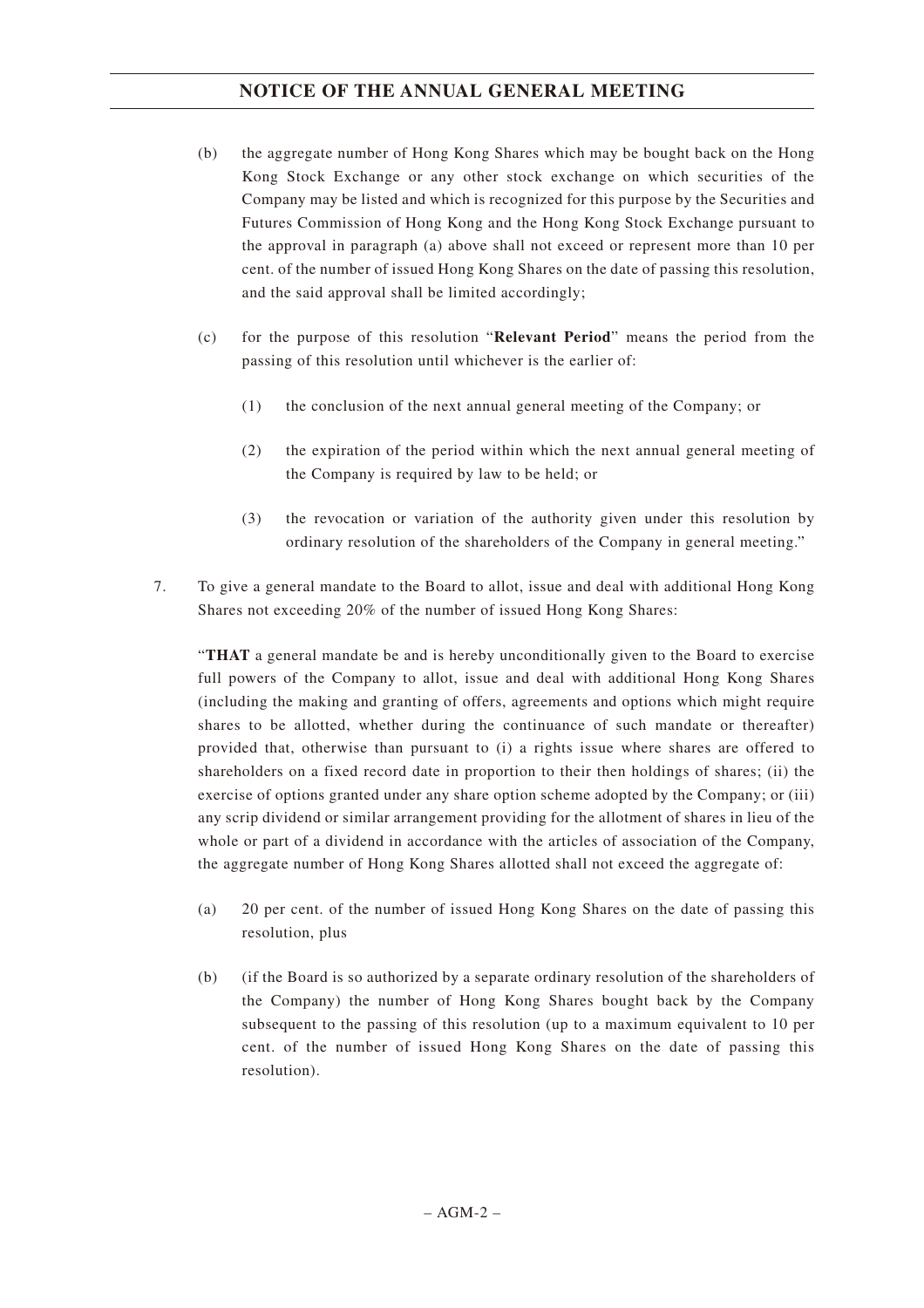Such mandate shall expire at the earlier of:

- (1) the conclusion of the next annual general meeting of the Company; or
- (2) the expiration of the period within which the next annual general meeting of the Company is required by law to be held; or
- (3) the date of any revocation or variation of the mandate given under this resolution by ordinary resolution of the shareholders of the Company at a general meeting."
- 8. To extend the general mandate granted to the Board to allot, issue and deal with Hong Kong Shares by the number of Hong Kong Shares bought back:

"**THAT** the Board be and is hereby authorized to exercise the powers of the Company referred to in the resolution set out in item 7 in the notice of the annual general meeting in respect of the Hong Kong Shares referred to in paragraph (b) of such resolution."

- 9. To consider and approve the authorization to the Board to determine interim profit distribution of the Company for the year ending 31 December 2022.
- 10. To consider and approve the external guarantees plan for 2022.
- 11. To consider and approve director and senior management liability insurance.

### **AS REPORTING DOCUMENT**

12. To receive the work report of the independent non-executive directors for the year ended 31 December 2021.

> By Order of the Board **China Mobile Limited Wong Wai Lan, Grace** *Company Secretary*

13 April 2022